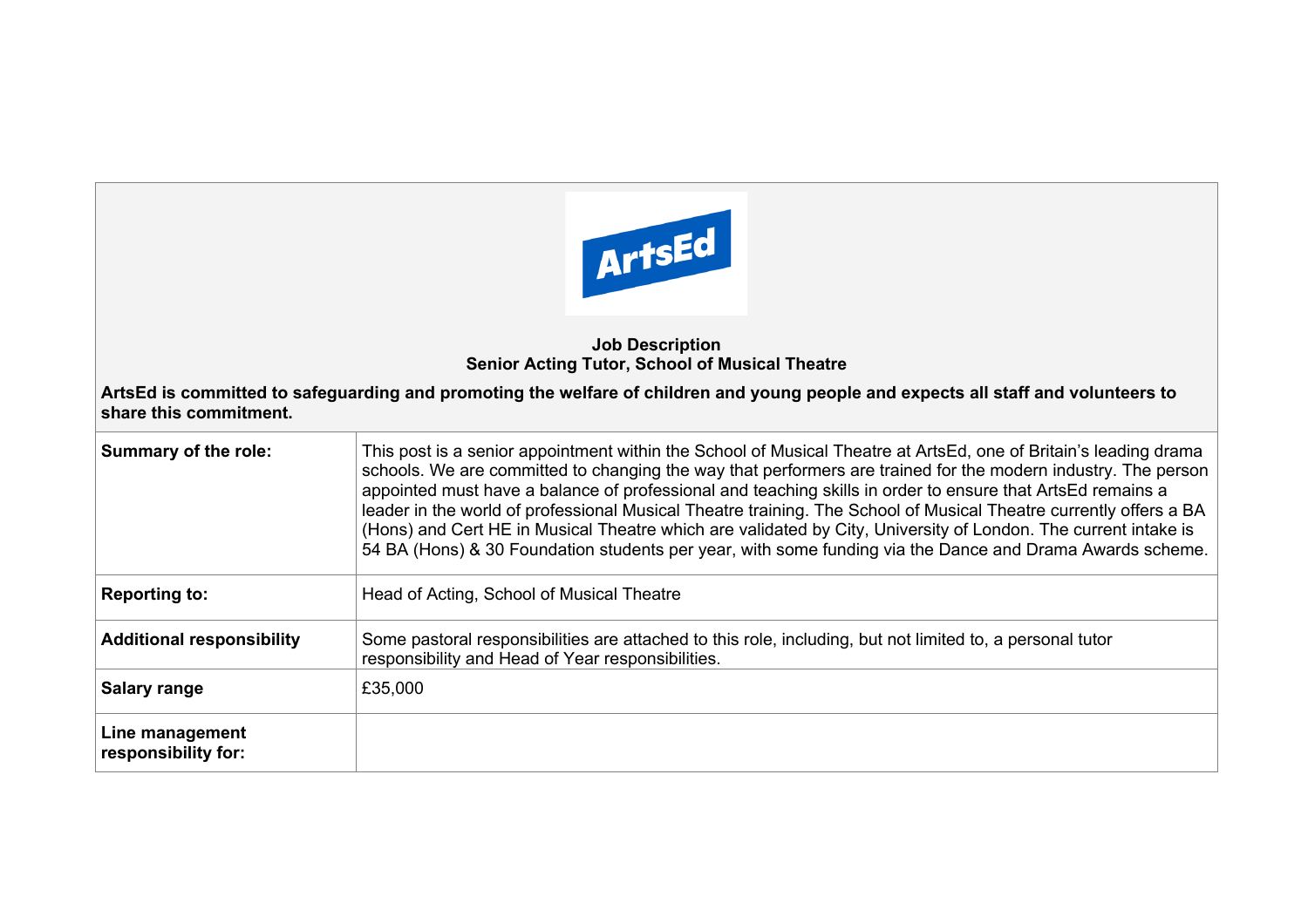| <b>Main duties and</b><br>responsibilities: | To ensure the efficient, safe and effective provision of high-quality acting training.<br>To teach Acting across all BA and Foundation Musical Theatre courses/years as required.<br>Manage, appraise and record the progress of students in acting, and give feedback to students after<br>assessments and projects, and at other times where required.<br>With the Director of the School of Musical Theatre & Head of Acting (School of Musical Theatre), formulate<br>and review plans for the delivery of the acting curriculum in advance of the academic year.<br>To ensure the curriculum and course structure matches the requirements of both the Foundation and the<br>BA Degree courses, the National Qualification, and the professional accrediting bodies. |
|---------------------------------------------|---------------------------------------------------------------------------------------------------------------------------------------------------------------------------------------------------------------------------------------------------------------------------------------------------------------------------------------------------------------------------------------------------------------------------------------------------------------------------------------------------------------------------------------------------------------------------------------------------------------------------------------------------------------------------------------------------------------------------------------------------------------------------|
|                                             | Source and edit play material for Y1 and Y2 Acting Projects.<br>$\bullet$                                                                                                                                                                                                                                                                                                                                                                                                                                                                                                                                                                                                                                                                                                 |
|                                             | With Head of Acting (Musical Theatre) and in consultation with the Director of the School of Musical<br>Theatre, contribute to finding directors for Y1 and Y2 Acting Projects.                                                                                                                                                                                                                                                                                                                                                                                                                                                                                                                                                                                           |
|                                             | With Head of Acting (Musical Theatre), plan and deliver end of Year Assessments. This may include<br>direction of scenes.                                                                                                                                                                                                                                                                                                                                                                                                                                                                                                                                                                                                                                                 |
|                                             | This role may include the direction of in-house projects on the BA and Foundation courses.                                                                                                                                                                                                                                                                                                                                                                                                                                                                                                                                                                                                                                                                                |
|                                             | Teach Critical Reflection to all years, with a view to both improving their critical thinking and learning<br>abilities, and to inform their process and understanding for written submissions.                                                                                                                                                                                                                                                                                                                                                                                                                                                                                                                                                                           |
|                                             | Take part in auditions for the selection of students for the incoming cohort.                                                                                                                                                                                                                                                                                                                                                                                                                                                                                                                                                                                                                                                                                             |
|                                             | Support the Head of Acting with logistical, admin, creative and strategic responsibilities across the remit<br>of the department and deputise when necessary or as required.                                                                                                                                                                                                                                                                                                                                                                                                                                                                                                                                                                                              |
|                                             | Undertake such reasonable duties as may be requested from time to time by the Head of Department or<br>Director of the School of Musical Theatre.                                                                                                                                                                                                                                                                                                                                                                                                                                                                                                                                                                                                                         |
|                                             | This role may include the marking of academic written work across all years.                                                                                                                                                                                                                                                                                                                                                                                                                                                                                                                                                                                                                                                                                              |
|                                             | Assist the Director of the School of Musical Theatre and Head of Acting in the maintenance of discipline<br>amongst the student body.                                                                                                                                                                                                                                                                                                                                                                                                                                                                                                                                                                                                                                     |
|                                             | Monitor student attendance.                                                                                                                                                                                                                                                                                                                                                                                                                                                                                                                                                                                                                                                                                                                                               |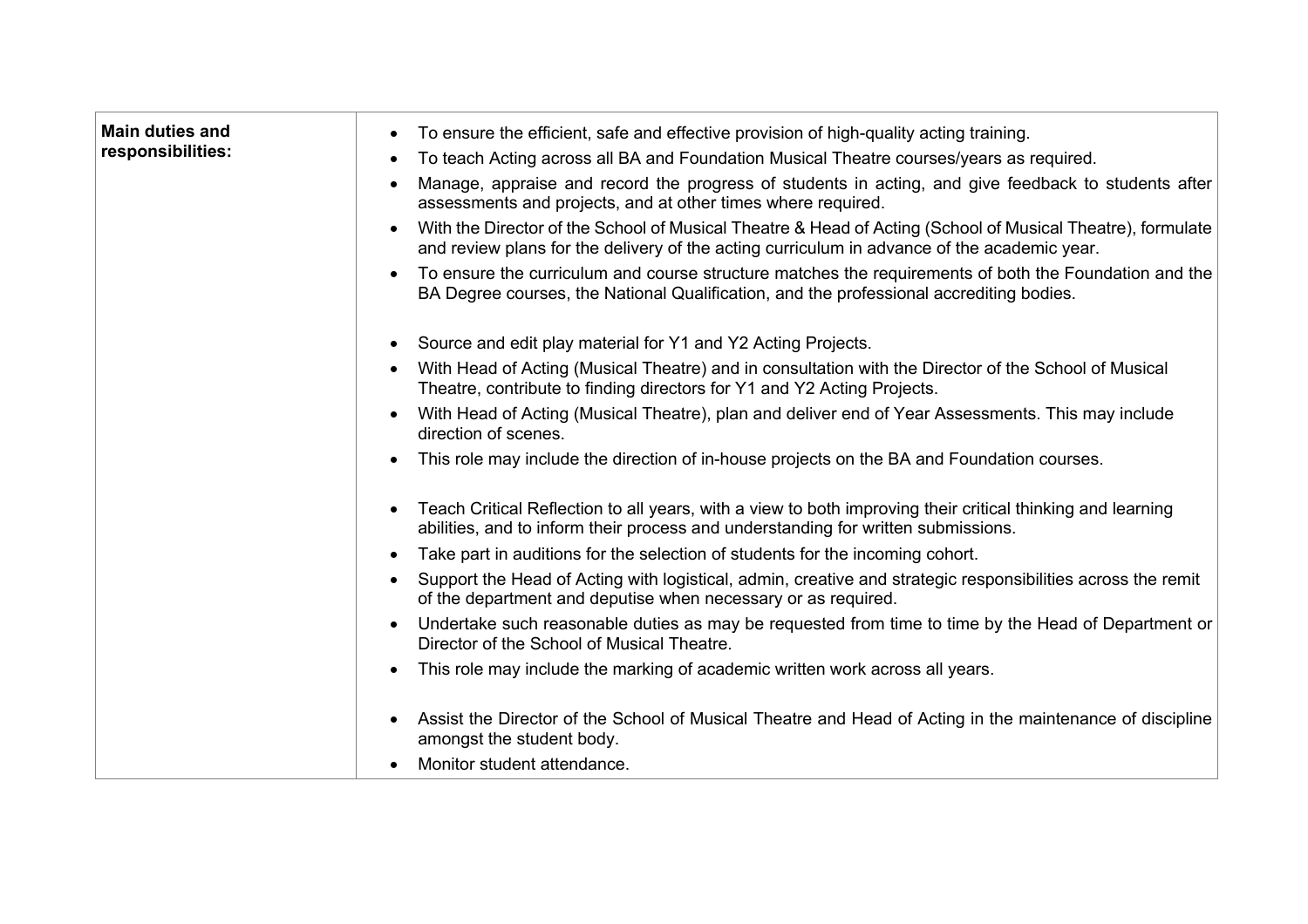|           | Liaise with Student Services to ensure relevant learning support for Musical Theatre Students as<br>required.<br>Undertake tutorials within the personal tutor system.<br>This role may include Year of Head responsibilities, and will involve further pastoral responsibilities<br>included within the personal tutor system at ArtsEd.<br>Undertake continual professional development as required.                                                                                                                                                                                                                                                                                                                                                                                                                                                                                                                                                                                                                                                                                                                                                                                                                                                |
|-----------|-------------------------------------------------------------------------------------------------------------------------------------------------------------------------------------------------------------------------------------------------------------------------------------------------------------------------------------------------------------------------------------------------------------------------------------------------------------------------------------------------------------------------------------------------------------------------------------------------------------------------------------------------------------------------------------------------------------------------------------------------------------------------------------------------------------------------------------------------------------------------------------------------------------------------------------------------------------------------------------------------------------------------------------------------------------------------------------------------------------------------------------------------------------------------------------------------------------------------------------------------------|
| All staff | • All staff must carry out their responsibilities with due regard to all ArtsEd policies and procedures, ensuring<br>inclusivity, equality of opportunity, and compliance with Health and Safety in the workplace.<br>• All staff must respect the confidentiality of data stored electronically and by other means in line with the Data<br>Protection Act.<br>• All staff must adhere to the staff Code of Conduct<br>• All staff are required to regularly undertake Safeguarding, Keeping Children Safe in Education, Prevent, and<br>GDPR training and to maintain their own professionalism and job-related knowledge through ongoing CPD.<br>• All members of staff are required to be professional, co-operative, and flexible in line with the needs of the<br>post and the school.<br>• All Job Descriptions are reviewed annually and will change to reflect the needs of the School and the post.<br>ArtsEd is committed to the safety, wellbeing and safeguarding of all pupils and students and expects all staff<br>to share this commitment. Staff in all posts are required to hold a clear, enhanced DBS.<br>You may also be required to undertake such other comparable duties as your line manager requires from<br>time to time. |

|                       | Qualities / Experience / Skills / Qualifications required<br>to undertake the role effectively | <b>Method of assessment</b>                                                                                         |
|-----------------------|------------------------------------------------------------------------------------------------|---------------------------------------------------------------------------------------------------------------------|
| <b>Qualifications</b> | A relevant degree                                                                              | Production of the Applicant's certificates<br>Discussion at interview<br>Independent verification of qualifications |
| <b>Experience of:</b> | • Teaching at BA level or higher                                                               | Contents of the application form<br>Interview                                                                       |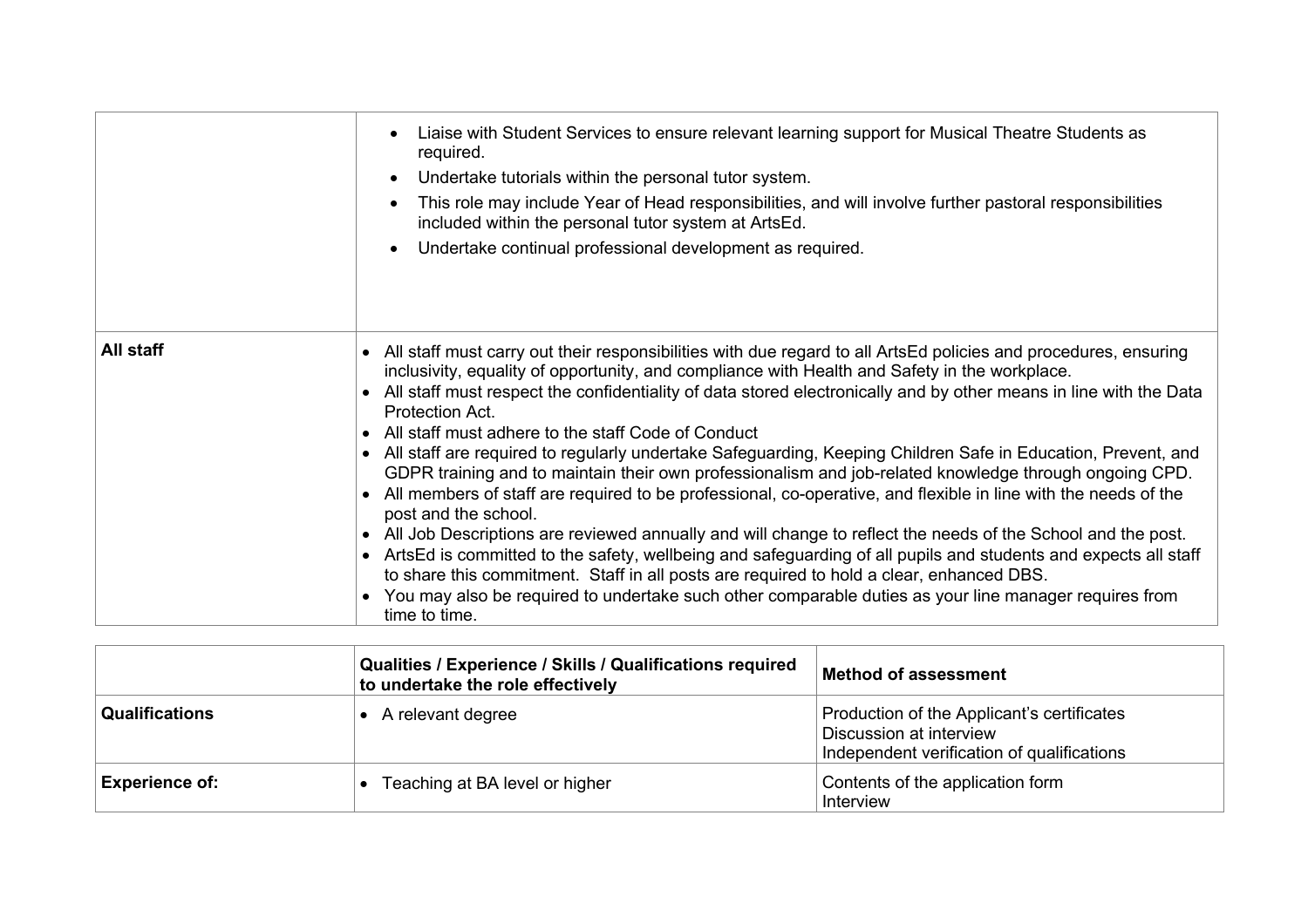|                           | Working with / teaching students in a similar<br>environment<br>Working in a professional capacity and using<br>professional connections to develop students and<br>provide opportunities                                                                                                                                                                                                                                                                                                                                                                                                                                                                                                                                                                                                                                                                                                                                                                         | Professional references                                                  |
|---------------------------|-------------------------------------------------------------------------------------------------------------------------------------------------------------------------------------------------------------------------------------------------------------------------------------------------------------------------------------------------------------------------------------------------------------------------------------------------------------------------------------------------------------------------------------------------------------------------------------------------------------------------------------------------------------------------------------------------------------------------------------------------------------------------------------------------------------------------------------------------------------------------------------------------------------------------------------------------------------------|--------------------------------------------------------------------------|
| <b>Skills</b>             | Creativity and the ability to express yourself both orally<br>and in writing<br>Teaching acting for camera/screen acting<br>Strong practical knowledge of diverse contemporary and<br>modern plays suitable for drama school text work.<br>Confidence in directing scene work and projects in a<br>drama school environment.<br>Persuasiveness and a willingness to take artistic risks.<br>Excellent negotiation and interpersonal skills<br>Self-motivation and the ability to motivate and inspire<br>others<br>The ability to work as part of a team<br>Adaptability, time management, and prioritising skills<br>An awareness and understanding of technical issues,<br>the workings of a theatre and the process of<br>performance and acting<br>The ability to develop innovative ideas and to solve<br>problems creatively and practically<br>Organisational and research skills<br>Knowledge of relevant health and safety legislation and<br>procedures | Contents of the application form<br>Interview<br>Professional references |
| Knowledge of (Desirable): | Requirements of the BA and Foundation Course<br>Programmes from City, University of London, Trinity<br>and CDMT.<br>Curriculum and course structure of the Degree, the<br>National Qualification and the professional accrediting<br>bodies.                                                                                                                                                                                                                                                                                                                                                                                                                                                                                                                                                                                                                                                                                                                      | Contents of the application form<br>Interview<br>Professional references |